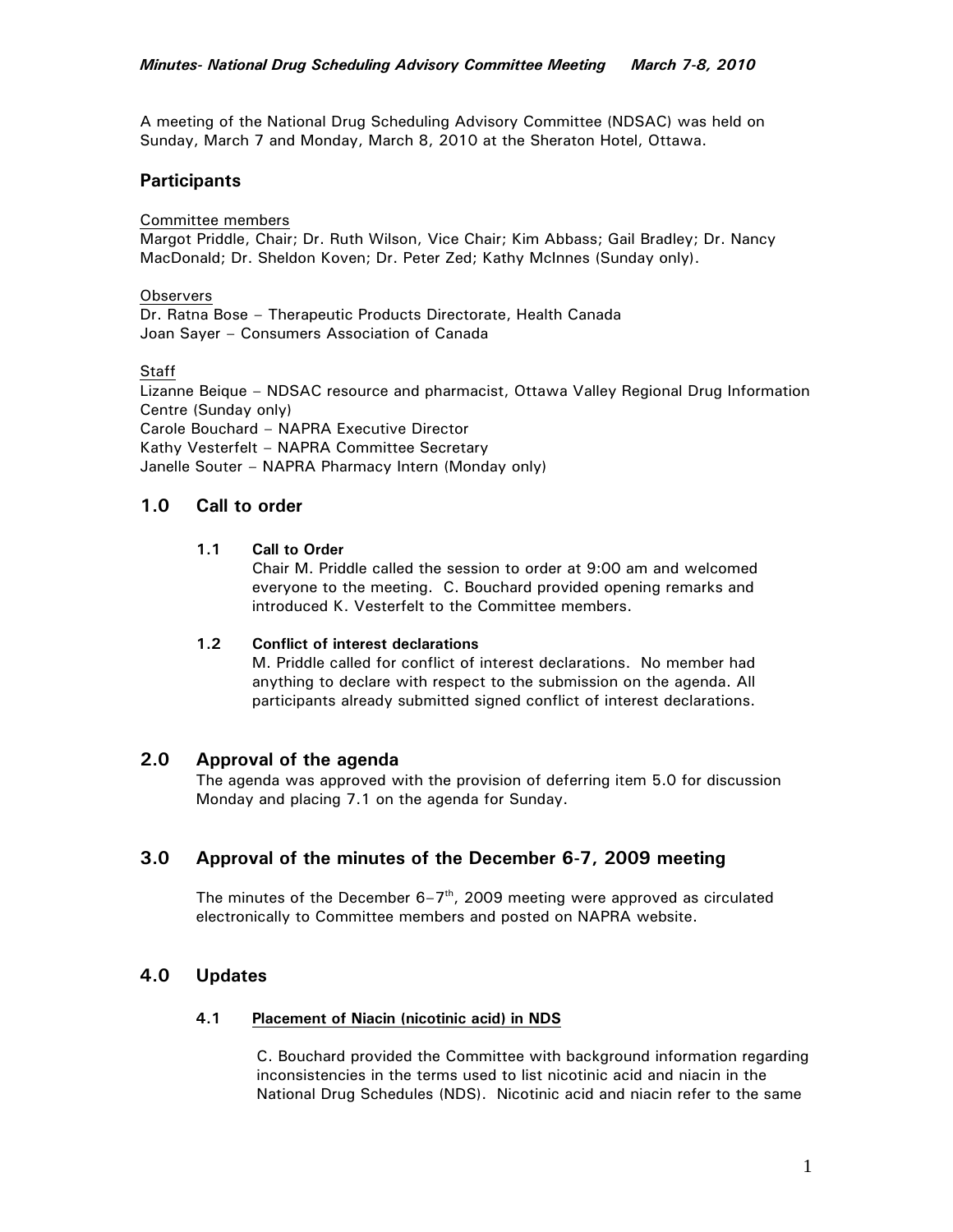chemical entity, however nicotinic acid (when sold in a modified-release oral dosage form that provides 500 mg or more per dosage unit or per daily dose; or in an immediate-release oral dosage form that provides more than 500 mg per dosage unit or per daily dose) is included under Schedule F of the *Food and Drug Regulations* and is listed in Schedule I. Currently, niacin is listed in Schedule II for extended- release formulations and niacin is also in Unscheduled list (U) for immediate-release formulations.

To provide clarity in the schedules regarding entries pertaining to nicotinic acid and niacin, the Committee recommended to:

- Use both terms "nicotinic acid" and "niacin" for all entries in the schedules of the NDS, using nicotinic acid as the first term for all entries;
- Specify that the Schedule II entry for Nicotinic acid (niacin) refers to a modified –release oral dosage form that provides less than 500 mg per dosage unit or per daily dose and;
- Specify that the Unscheduled (U) entry for Nicotinic Acid (niacin), refers to immediate-release oral dosage form that provides 500mg or less per dosage unit or per daily dose.
- Remove the Summary information provided for niacin entry found in Schedule II. The information is not relevant in light of recent regulatory changes.

There was discussion about two entries for niacinamide in the Unscheduled list of the NDS; naicinamide, oral and niacinamide for topical use. While some sources consider niacin as a generic term that includes both nicotinic acid and niacinamide, they do not have the same chemical structure. R. Bose confirmed that these substances (with the exception of Schedule F products) are considered Natural Health Products by Health Canada. The Committee deferred recommending any changes to these entries at this time*.* 

## **4.2 Natural Health Products Update**

C. Bouchard provided the Committee with a verbal update on NAPRA's Position Statement regarding the sale of non-approved marketed health products. NAPRA prepared a Position Statement to reinforce the fundamental requirement as outlined in federal regulations whereby only approved marketed health products that have been issued a market authorization or a product license by Health Canada can be sold. The Committee was also informed of the work being undertaken by NAPRA to re-examine the NAPRA NHP Policy issued in 2006.

## **4.3 (7.1 on agenda) Clarification of "parenteral nutrition" vs. "total parenteral nutrition"**

C. Bouchard provided the Committee with some historical background from previous minutes to help identify what the issues were surrounding this matter. In the past, issues have been raised at NDSAC around how electrolyte additives intended for total parenteral nutrition were listed in the NDS. At the September 2002 NDSAC meeting, the Committee recommended that additives in injectable form for use in parenteral nutrition be listed in Schedule I.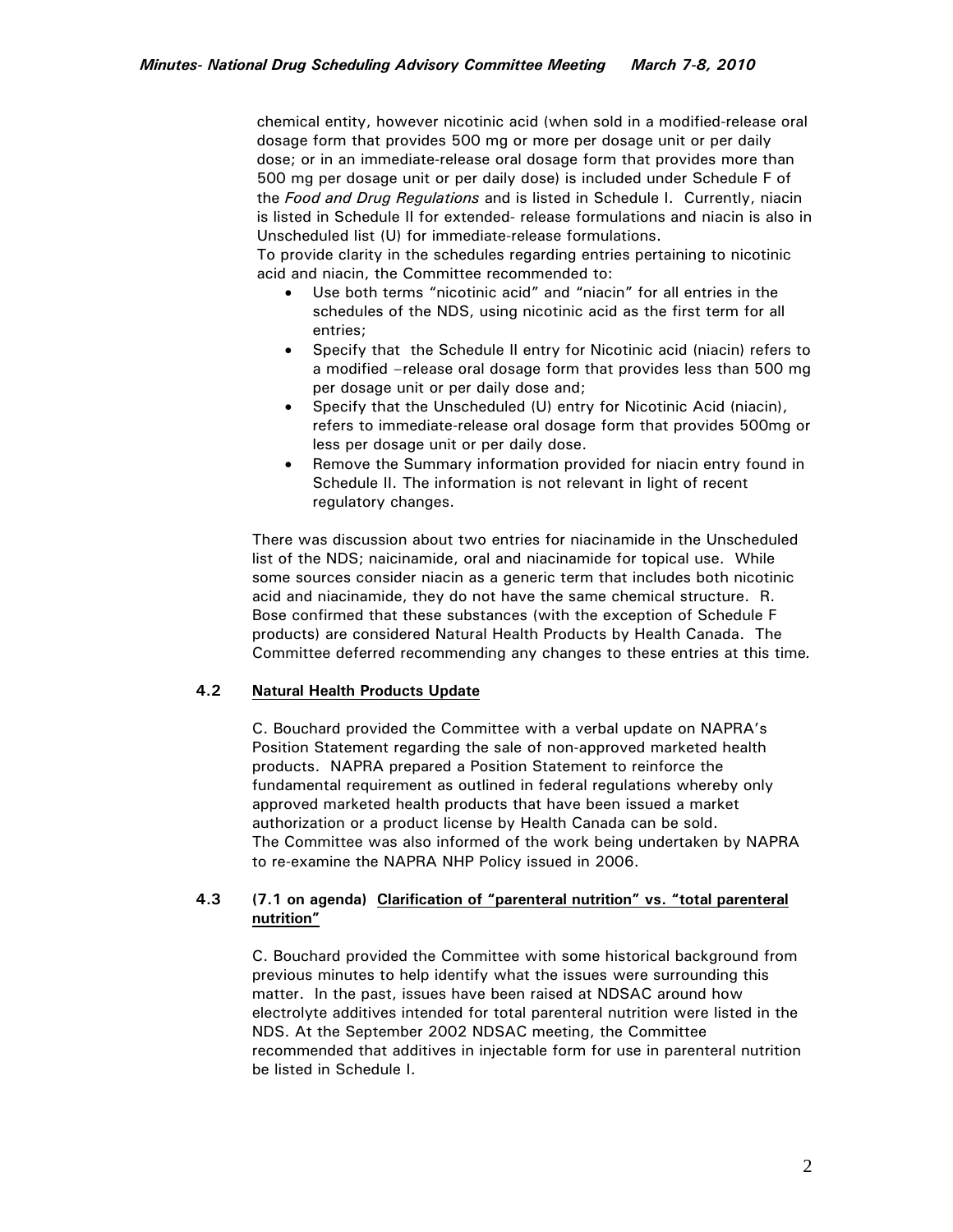A recent review of the NDS schedules showed 15 entries for substances in injectable form for parenteral nutrition listed in Schedule I. Five of these substances were listed twice in the NDS: 'for parenteral nutrition" in Schedule I and "for parenteral use" in Schedule II. They are magnesium sulphate, sodium sulphate, sodium acetate, sodium chloride, sodium phosphate and vitamins\*.

(\*Vitamins in injectable form for parenteral nutrition in Schedule I and Vitamins any parenterals not otherwise included in Schedule I are listed in Schedule II).

 It was moved by R. Wilson and seconded by G. Bradley that the15 entries listed in Schedule I be changed from using the term "for parenteral nutrition" to the term "for parenteral use".

#### **Motion Carried.**

To be reported to NAPRA Executive Committee.

Subject to a further verification of the entries background, the Committee further recommended that to avoid duplication and confusion, to delete those 5 entries found in Schedule II that are captured under Schedule I. Therefore, magnesium sulphate, sodium sulphate, sodium acetate, sodium chloride, sodium phosphate and vitamins would only be listed for parenteral use in Schedule I.

It was suggested by the Committee that a review of all substances for parenteral use found in Schedule II would be beneficial. C. Bouchard informed the Committee this would be done in conjunction with a more comprehensive review of all the schedules in NDS undertaken by NAPRA in the future.

 For information and follow up from the minutes of NDSAC meeting, December 2007, the Committee was informed that NAPRA has not received a submission from the Canadian Association of Naturopathic Doctors.

# **5.0 New Business (item 6.0 on the agenda)**

## **5.1 Request for Unscheduled status for diclofenac diethylamine in preparations for topical use on the skin in concentrations of not more than the equivalent of 1% diclofenac.**

M. Priddle welcomed Don Beatty, Director, Regulatory and Scientific Affairs, Novartis Consumer Health Canada, Inc. at 13:30. Mr. Beatty made a presentation to the Committee regarding the request for unscheduled status of diclofenac diethylamine in preparations for topical use on the skin in concentrations of not more than the equivalent of 1% diclofenac. The presentation was followed by a period of questions and answers with Committee members.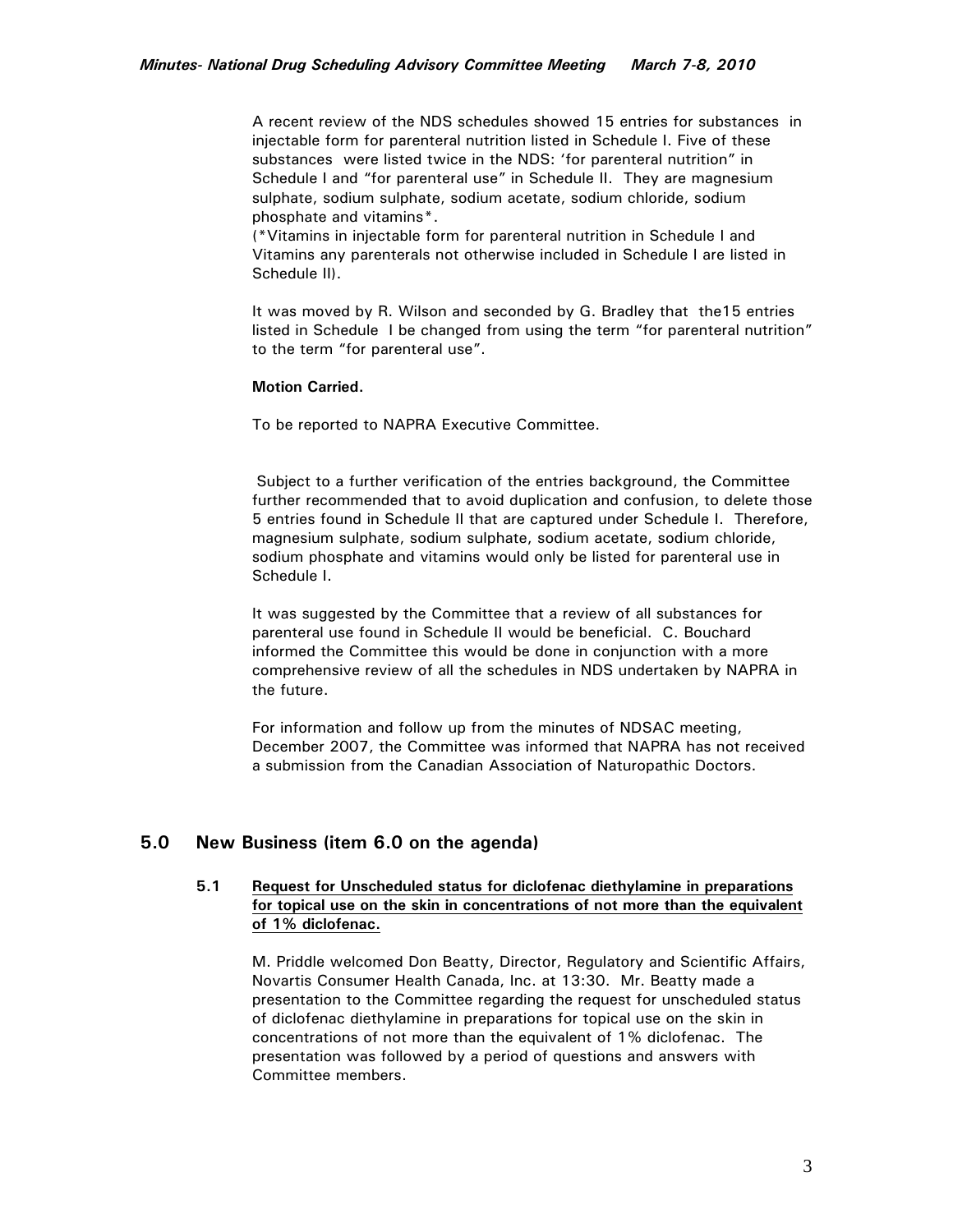The Committee reviewed and discussed the submission previously provided by the applicant and their presentation.

The Committee was informed that there was no Interested Parties other than the sponsor involved in this request. No comment was received from the public through the alternate method of participation.

In the NDSAC deliberations following the formal presentation and discussion, it was noted that while the maximum dose recommended was not found on the labelling of the product, the frequency and duration of use did appear on both the outer packaging and the tube. The usual dose to be administered was found in the Product Monograph. The Committee spent considerable time discussing whether the length of time the product had been on the market in Canada with a Schedule III listing status was sufficient to evaluate the drug's post market safety profile. In the 1&1/2 years the product has been marketed in Canada, only two serious events had been reported; one photosensitivity and one allergic reaction.

It was noted by the Committee that the applicant's submission did not include adverse drug reaction reported for this product from the Health Canada Adverse Drug Reaction Database.

The Committee members noted however that there are many years of international experience with the product with few significant problems reported to be associated with its use.

There was some discussion by the Committee whether limiting package size was warranted but determined it would not be necessary. Based on the information provided in the submission and presented by the company representative, it would appear that the product has a large safety margin and poses a low level of risk hazard to a patient who uses this product.

The Chair then led the Committee through a review of the current applicability of this drug product to all scheduling factors, and it was agreed that only scheduling factor #III-5 was applicable.

It was moved by R Wilson, seconded by P. Zed that "diclofenac diethylamine in preparations for topical use on the skin in concentrations of not more than the equivalent of 1% diclofenac be granted Unscheduled status" and therefore removed from Schedule III.

#### **Motion carried**.

To be reported to NAPRA Executive Committee.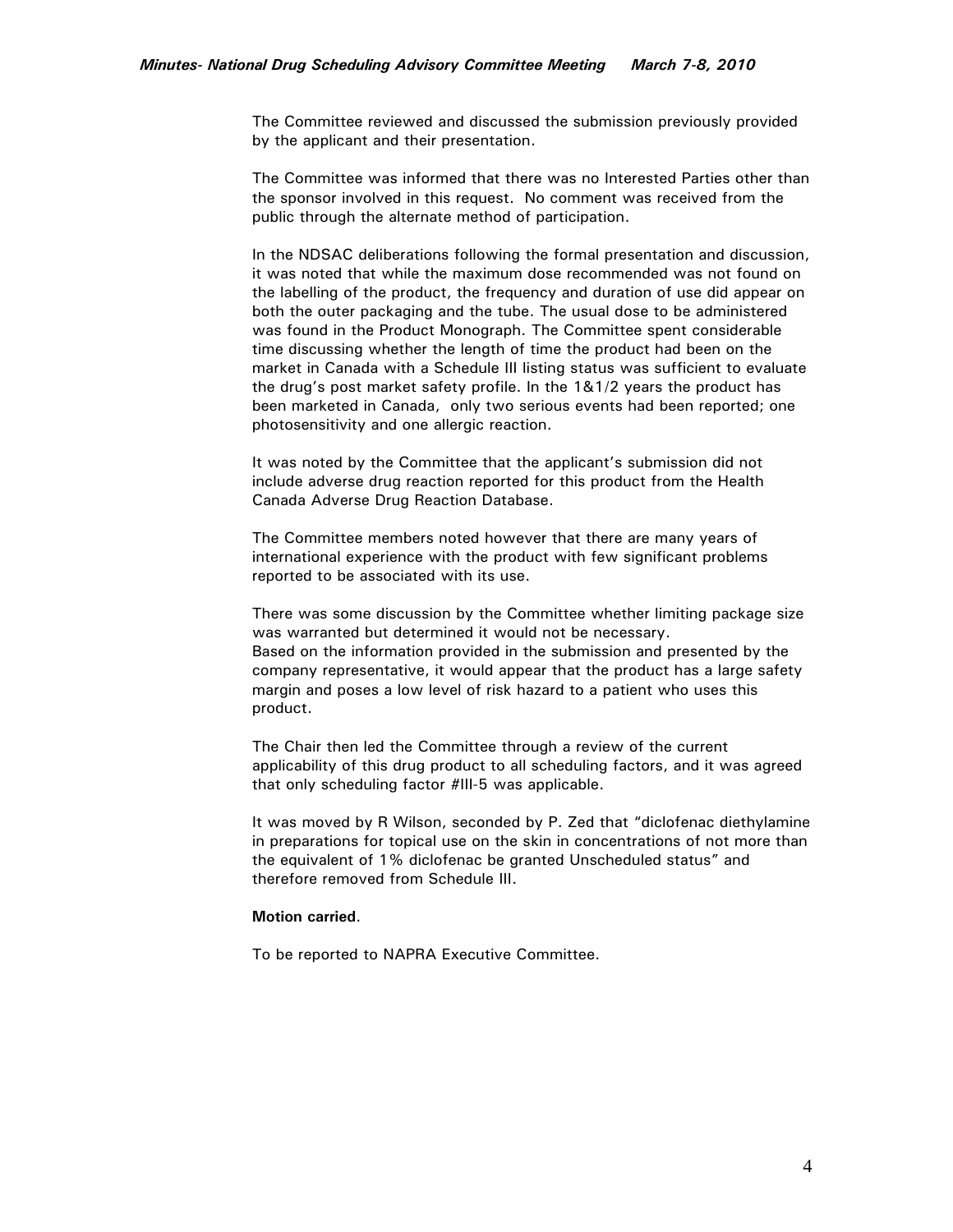# **6.0 Scheduling status of purgatives used as bowel cleansing agents and classified by Health Canada as "ethical products" (item 5.0 on agenda)**

In December, 2009, NDSAC reviewed the National Drug Schedule (NDS) placement of oral purgatives containing sodium picosulphate 10 mg per pack (when found in preparations with magnesium oxide 3.5g and citric acid 12g). The Committee recommended giving the above group of purgatives Schedule II status. In addition to the sodium picosulphate purgatives, Health Canada lists other products as ethical and indicated for bowel cleansing prior to medical procedures.

NAPRA staff reviewed and analyzed the groups of cathartics/laxatives listed in the "ethical" category and found two main groups. In addition to the sodium picosulphate group of purgatives, are Polyethylene Glycol-Electrolyte solutions (PEG-ES). All PEG-ES currently listed as ethical drugs contain polyethylene glycol (PEG) 3350, potassium chloride, sodium bicarbonate, sodium chloride and sodium sulphate.

The Committee felt it important to maintain consistency between the NDS status of oral purgatives categorized as ethical by Health Canada and indicated for bowel cleansing.

Additionally, the Committee was informed that PEG 3350 is also available in single ingredient oral products indicated as a laxative to treat occasional constipation. These products are federally scheduled as OTC. While not listed currently in the NDS schedules, NAPRA has informed stakeholders that these single ingredient PEG laxatives should be considered Schedule III, placed similarly to most other laxatives found in the NDS.

It was moved by S.Koven and seconded by G. Bradley that "oral purgatives containing Macrogol (polyethylene glycol (PEG) 3350), in combination with electrolytes, for oral use as a purgative indicated for bowel cleansing be included in Schedule II" and;

"Macrogol (polyethylene glycol (PEG) 3350) single ingredient oral products indicated as a laxative to treat occasional constipation would be listed in Schedule III".

## **Motion carried.**

To be reported to NAPRA Executive Committee.

# **7.0 Discussion on topics deferred from previous meeting minutes**

## **7.2 Update on project to prepare a reference chart of scheduling structure in similar jurisdictions**

Further to the expressed wish from the Committee for the inclusion of a chart with OTC status of a drug product under review from other countries, there was consensus that information obtained from the following jurisdictions would be beneficial: Australia, United States, United Kingdom, France and New Zealand. N. MacDonald informed the Committee that Scandinavian countries had a great deal of experience with non-prescription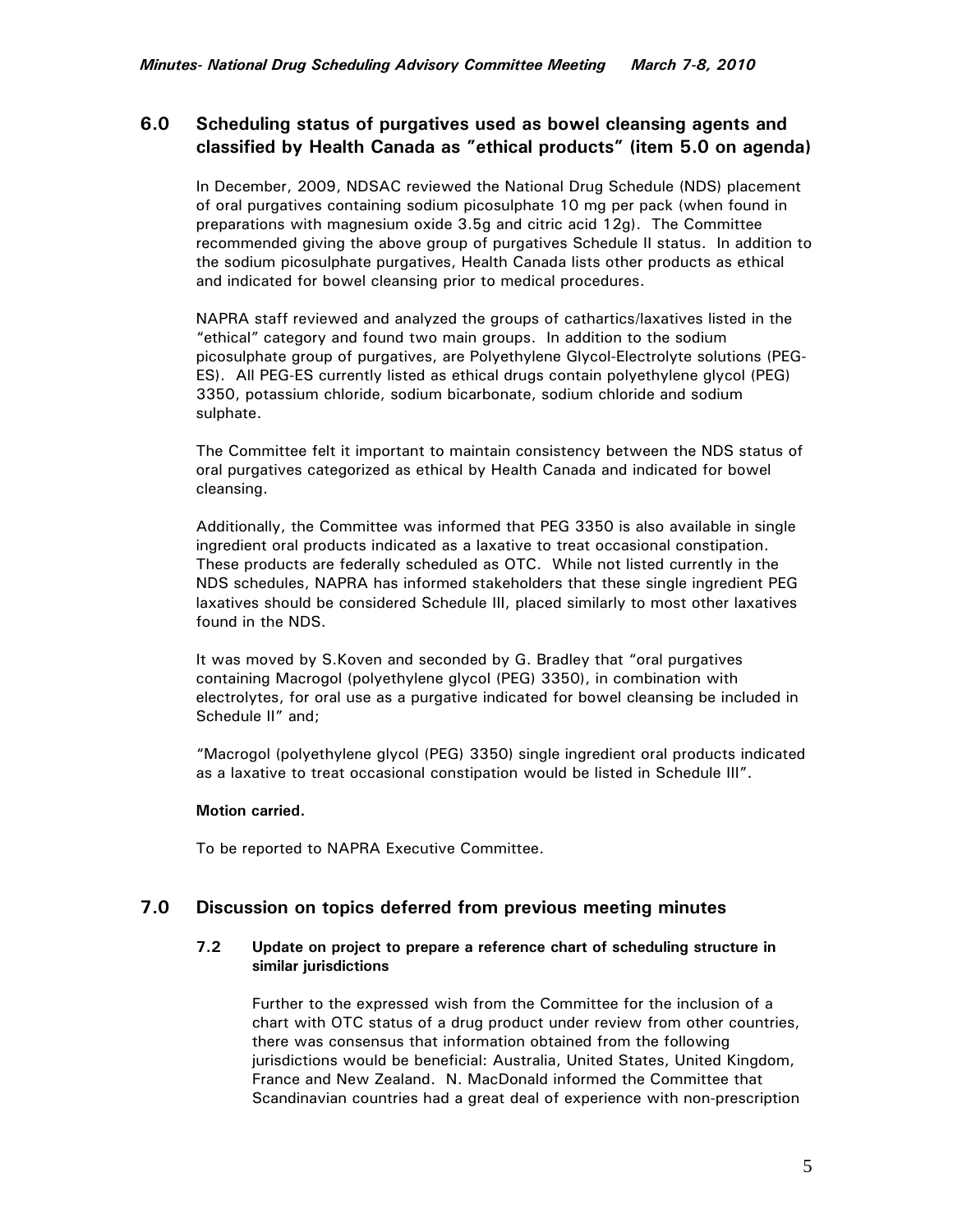drugs and OTC data obtained from any of those countries would be helpful also. This is data suggested that the company should provide in a submission in the section referencing status in other countries.

#### **7.3 Guidelines for Scheduling Status Submissions**

There was discussion about the guidelines for scheduling status submissions and recognition of the significant work done by Committee members on this in the past. There may be an opportunity to re-evaluate the guidelines in the near future and shift the focus on submission requirements from manufacturers to include consumer usage and safety studies and OTC status data from other countries. The work on the guidelines will be resumed in the near future with the hope to bring forward the topic for further discussion at the next NDSAC meeting. In the meantime, for consideration in the review of future submissions, the Committee suggested NAPRA require all manufacturer's submissions include adverse drug reaction reports from Health Canada's Database and Consumer Usage and Safety Studies to be included in the submissions.

# **8.0 Other administrative issues**

C. Bouchard reviewed some administrative matters with the members. In addition, there has been further discussion on a motion passed at the September 2009 NDSAC meeting regarding Levonorgestrel. The Committee members were asked to provide comments on another proposed wording for a similar product. While the Committee members were able to share their views on this matter, they were reminded that proposed labelling information must follow certain federal regulation and policies that are administered by Health Canada.

# **9.0 For Information**

## **9.1 TPD update – Dr. R. Bose**

Dr. R. Bose reminded the Committee as reported at the last NDSAC meeting, of the new labelling standards for acetaminophen containing products and that it is anticipated that acetaminophen containing products will have updated labelling on shelves by Fall 2010.

Currently Health Canada is monitoring the activities of the United States and other regulatory agencies regarding acetaminophen. The information gathered will be assessed in a Canadian context, after which Health Canada may consider whether regulatory amendments would be required.

Dr. R. Bose indicated that while the transition to a natural health product number for natural health products currently with a Drug Identification Number was intended to end Dec 31, 2009, this transition will continue for the next  $6 - 12$  months.

Dr. R. Bose reported that the final version of Health Canada guidance document Human-Use Antiseptic Drugs is now available. It covers professional and commercial use antiseptic skin products, as well as personal use products such as those making viral, specific organisms, persistence